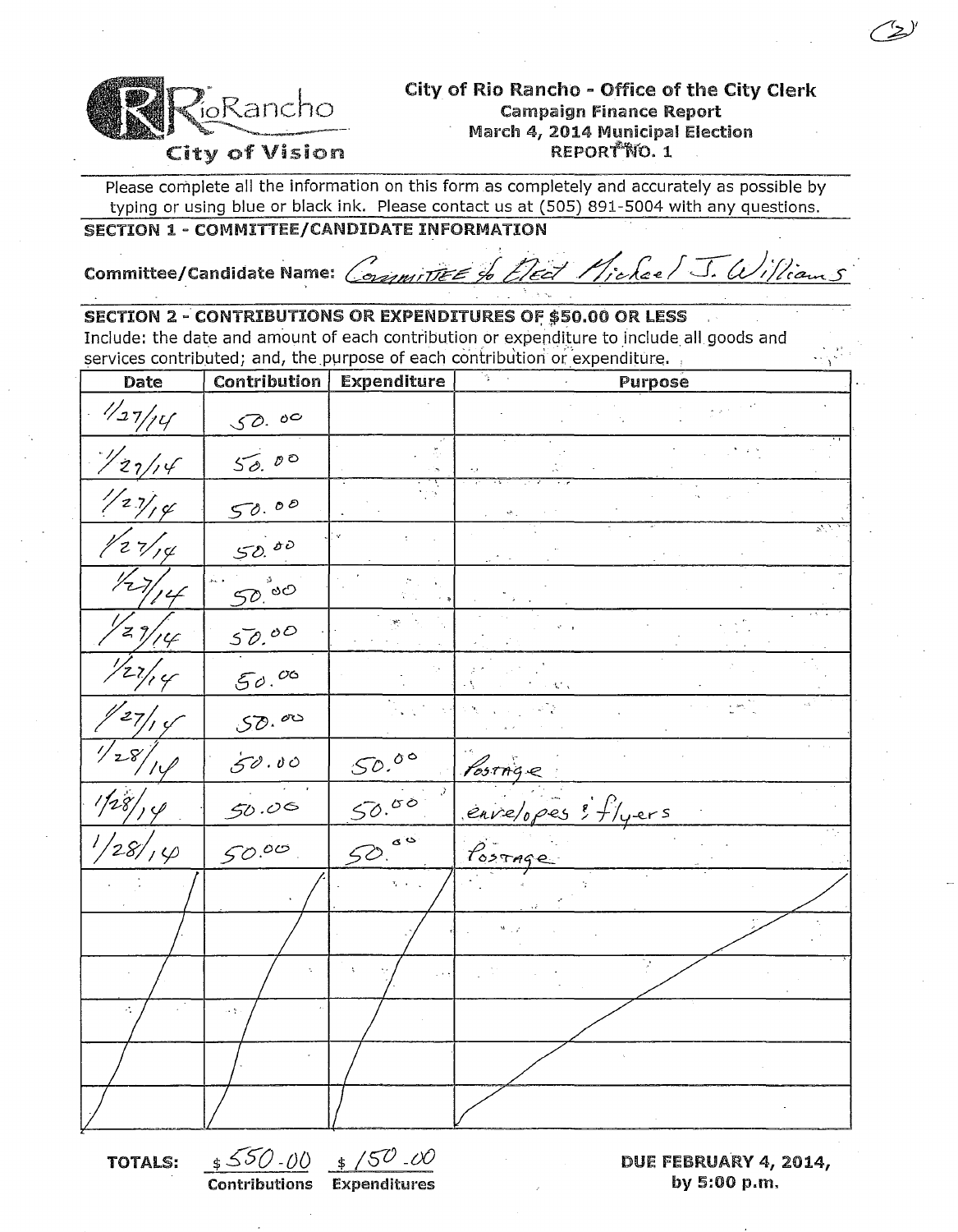# CITY OF RIO RANCHO - CAMPAIGN FINANCE REPORT NO. 1

#### **PAGE 2 - Committee Name:**

SECTION 3 - CONTRIBUTIONS OR EXPENDITURES OF MORE THAN \$50.00 (Cumulative) Include: the name and address of the person or entity from whom any cumulative contribution or expenditure of more than \$50.00 was received or made; the date and amount of each contribution or expenditure to include all goods and services contributed; and, the purpose of each contribution or expenditure.

| Date                                                  |                          | <b>Contribution Expenditure</b> | Name/Address                                    | Purpose                      |  |  |  |  |
|-------------------------------------------------------|--------------------------|---------------------------------|-------------------------------------------------|------------------------------|--|--|--|--|
|                                                       |                          |                                 | Garden Plaza Partnership<br>20 de SOUTHEARBINCL |                              |  |  |  |  |
| $\frac{1}{15}$                                        | 200.00                   |                                 | たに<br>$87/34$ .                                 |                              |  |  |  |  |
| $\overline{\mathbb{Q}/\mathbb{Q}}_{\mathbb{Z}}$       |                          |                                 | Rachel MATThew Realty                           |                              |  |  |  |  |
|                                                       | 100000                   |                                 | P: Box 73<br>87048                              |                              |  |  |  |  |
|                                                       |                          |                                 | <u>Corrales</u>                                 |                              |  |  |  |  |
| $10\frac{10}{15}$                                     |                          |                                 | TWBO THREADS<br>1503 Golf Course                |                              |  |  |  |  |
|                                                       |                          | 456.61                          | 72.Z<br>87/24                                   | S(915)                       |  |  |  |  |
|                                                       |                          |                                 | Marilyn SAIZman                                 |                              |  |  |  |  |
| $\frac{1}{\frac{1}{2}}$                               | /00.00                   |                                 | ፲ር ፲<br>871 <del>Y</del> I                      |                              |  |  |  |  |
| $\frac{1}{\frac{1}{\frac{1}{\frac{1}{1}}}}$           |                          |                                 | MM Democrat Club                                |                              |  |  |  |  |
|                                                       | 400.00                   |                                 | 2300 wrangler ct.<br>87,24                      |                              |  |  |  |  |
|                                                       |                          |                                 | R.R_<br>ThomAS E. SwissTACK                     |                              |  |  |  |  |
|                                                       |                          |                                 | 300 Encante De Ridge c+                         |                              |  |  |  |  |
| $\sqrt{2}/\frac{1}{2}$                                | 300.00                   |                                 | 871 IY<br>R.R.                                  |                              |  |  |  |  |
| $1/21/\mu$                                            |                          |                                 | RR Ckamber<br>Southern                          |                              |  |  |  |  |
|                                                       |                          | 75.00                           |                                                 | $87154$ (174 annua)          |  |  |  |  |
|                                                       |                          |                                 | NR Chanker                                      |                              |  |  |  |  |
| $\frac{1}{2}$                                         |                          | 70000                           | Southern                                        | $87124$ Legislative $P_{Ay}$ |  |  |  |  |
|                                                       |                          |                                 | Pauline Eisenstrot                              |                              |  |  |  |  |
| $\frac{1}{2}$                                         |                          |                                 |                                                 |                              |  |  |  |  |
|                                                       | 100.00                   |                                 | P.O. Box 458 Correles 87048                     |                              |  |  |  |  |
| 1/27/194                                              |                          |                                 | SOUTHWEST Investment Trust                      |                              |  |  |  |  |
|                                                       | 200.00                   |                                 | 1492 Pace Rd ABQ 8754                           |                              |  |  |  |  |
|                                                       |                          |                                 | MARY WALLER                                     |                              |  |  |  |  |
| $\frac{1}{2}$                                         | 500.00                   |                                 |                                                 |                              |  |  |  |  |
|                                                       |                          |                                 | 5545 Lilac PIPE 87144                           |                              |  |  |  |  |
| $\frac{1}{\sqrt{2\pi}}$                               | 200.00                   |                                 |                                                 |                              |  |  |  |  |
|                                                       |                          |                                 | 4020 Peggy Rd 87124<br>James Muzzi              |                              |  |  |  |  |
| $\frac{1}{\sqrt{30}}$                                 |                          |                                 |                                                 |                              |  |  |  |  |
|                                                       | 2000                     |                                 | 87124<br>Cancersie                              |                              |  |  |  |  |
| $\frac{1}{\frac{1}{80}}$                              |                          |                                 | Kenneth's Sally Winn                            |                              |  |  |  |  |
|                                                       | 500.00                   |                                 | $578E$ Astlalke br 87124                        |                              |  |  |  |  |
|                                                       |                          |                                 | Garry Lallen                                    |                              |  |  |  |  |
| 1/30/14                                               | $250^{60}$               |                                 |                                                 |                              |  |  |  |  |
|                                                       |                          |                                 | $5545$ LIacPI 8714                              |                              |  |  |  |  |
|                                                       | $\frac{9}{30}/777250.00$ |                                 | $J.R.$ $Alks_{OM}$                              |                              |  |  |  |  |
|                                                       |                          |                                 | 406/ Rudge Rock 87174                           |                              |  |  |  |  |
| $^{1/30/14}$                                          |                          |                                 |                                                 |                              |  |  |  |  |
|                                                       |                          | 1,829.81                        | 201A ENTERPrise 87124                           | PostAge                      |  |  |  |  |
|                                                       |                          |                                 |                                                 |                              |  |  |  |  |
|                                                       |                          |                                 |                                                 |                              |  |  |  |  |
|                                                       |                          |                                 |                                                 |                              |  |  |  |  |
|                                                       |                          |                                 |                                                 |                              |  |  |  |  |
|                                                       |                          |                                 |                                                 |                              |  |  |  |  |
|                                                       |                          |                                 |                                                 |                              |  |  |  |  |
|                                                       |                          |                                 |                                                 |                              |  |  |  |  |
|                                                       |                          |                                 |                                                 |                              |  |  |  |  |
|                                                       |                          |                                 |                                                 |                              |  |  |  |  |
| $490 - 00$<br><b>TOTALS:</b><br>DUE FEBRUARY 4, 2014, |                          |                                 |                                                 |                              |  |  |  |  |
| <u> \$2,431 -42</u>                                   |                          |                                 |                                                 |                              |  |  |  |  |
| by 5:00 p.m.<br>Contributions<br>Expenditures         |                          |                                 |                                                 |                              |  |  |  |  |